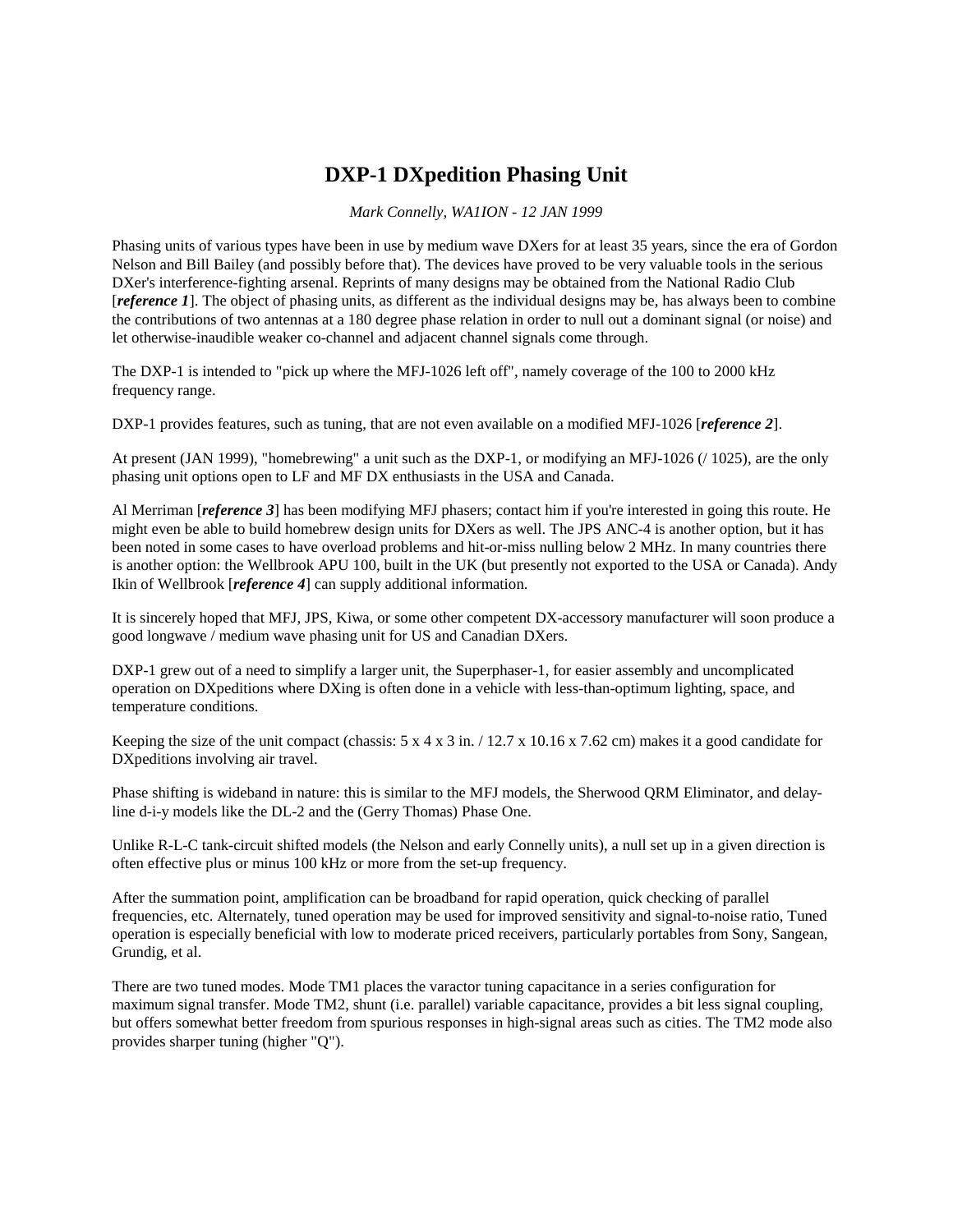Frequency ranges are as noted in Table FR-DXP1.

### **Table FR-DXP-1**

S<sub>4</sub> to TM1; S<sub>3</sub> to position noted

| $S3 = 1$  | 145 to 300 kHz   |
|-----------|------------------|
| $S3 = 2$  | 300 to 570 kHz   |
| $S3 = 3$  | 570 to 1070 kHz  |
| $S3 = 4$  | 1070 to 1900 kHz |
| $S3 = 5$  | 1900 to 3650 kHz |
| $S_3 = 6$ | 3650 to 6300 kHz |

S4 to TM2; S3 to position noted

| $S3 = 1$ | 95 to 150 kHz    |
|----------|------------------|
| $S3 = 2$ | 150 to 290 kHz   |
| $S3 = 3$ | 290 to 475 kHz   |
| $S3 = 4$ | 475 to 950 kHz   |
| $S3 = 5$ | 950 to 1550 kHz  |
| $S3 = 6$ | 1550 to 3000 kHz |

# **OPERATING THE DXP-1**

#### **Initial set-up:**

Connect a passive (unpowered) antenna to J1, or connect an active antenna (such as an MFJ-1024 whip) to J3.

Connect the second antenna to J2 (if passive) or J4 (if active).

Connect a DC power source of +12 volts (min.) to +18 volts (max.) to J5.

Connect the receiver, via coaxial cable, to J6.

Set R1 and R2 fully clockwise and set R3 to center. Set S1 to 1.

Set S3, initially, to the position for the operating frequency as indicated in the TM1 section of Table 1.

If untuned (broadband) operation is desired, set S2 to BB (broadband) and skip over the "Tuning" part of this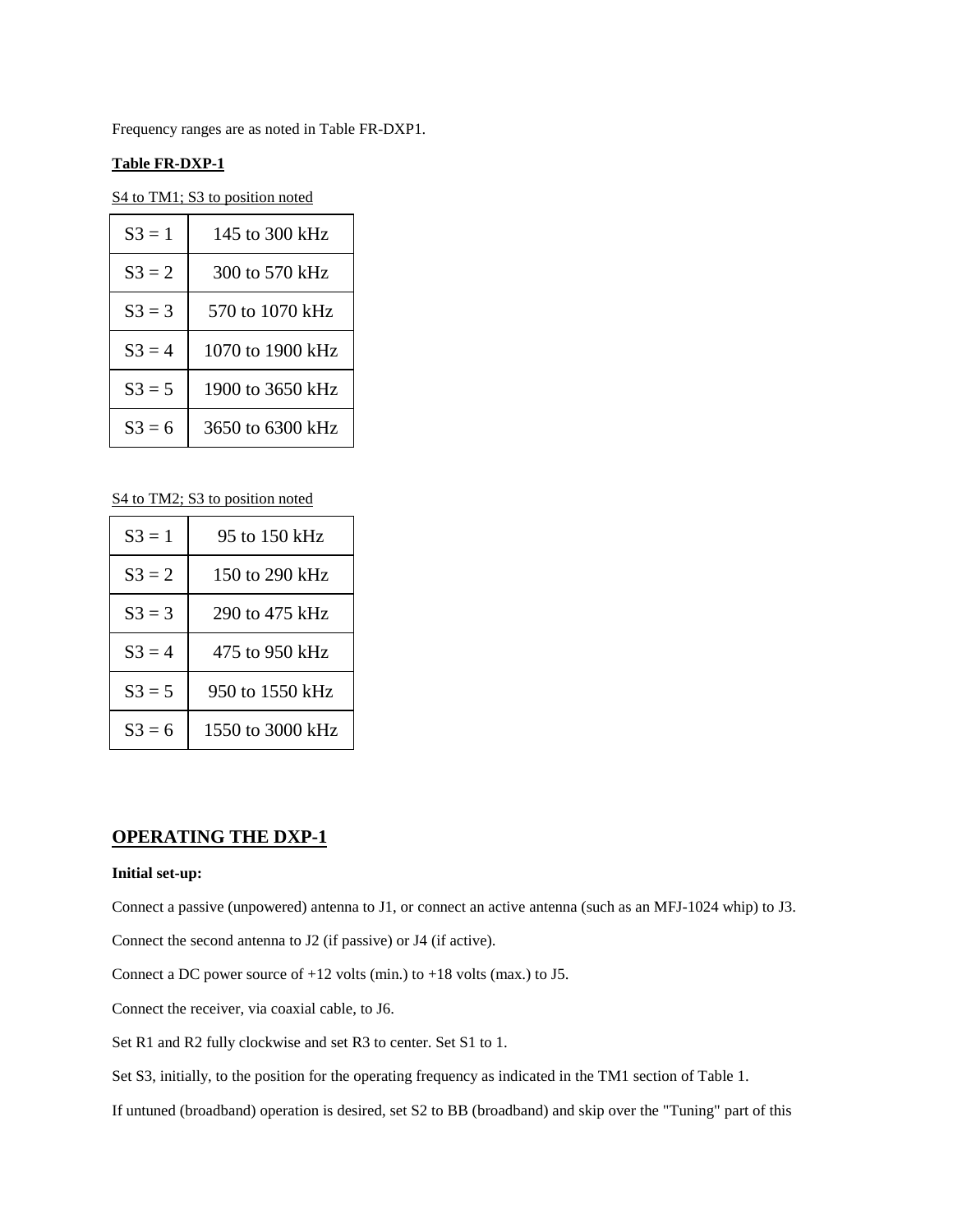procedure.

### **Tuning:**

Set S2 to TUN (tuned). In most areas S4 can be set to TM1 for maximum system sensitivity. In strong signal areas, the TM2 setting of S4 may be preferable.

Ensure that S3 is set for the desired frequency range, in accordance with Table 1. Adjust R4 for maximum signal level (peak).

### **Amplitude Balancing:**

With S1 on 1, observe the level of the dominant signal (or noise) to be nulled. Also do this with S1 on 2.

If the signal level had been greater in the  $S1 = 1$  position, adjust R1 so that the signal level measured with S1 on 1 is equal to that obtained with S1 on 2.

Conversely, if the signal level had been greater in the  $S1 = 2$  position, adjust R2 so that the signal level measured with S1 on 2 is equal to that obtained with S1 on 1.

### **Nulling:**

NOTE: To get used to nulling, initially attempt it on steady daytime medium wave signals before trying it at night.

Set S1 to Null-a and adjust R3 for the best reduction of the dominant signal to be removed. Also do this R3 adjustment with S1 set to Null-b. Leave S1 on the null position which gave the deeper, better-defined null.

Finish up the null by small interactive adjustments of R3, R1, and R2. Occasionally it may help to go back to the "Amplitude Balancing" section and proceed forward from there.

#### **References cited:**

[1] National Radio Club

web = [http://nrcdxas.org](http://nrcdxas.org/)

[2] MFJ modification article

web = http://www.nordicdx.com/antenna/special/mfj1026.html

[3] Al Merriman, K4GLU

e-mail  $#1 = \text{merriman} @$  shore.intercom.net

e-mail #2 =  $k4glu@yahoo.com$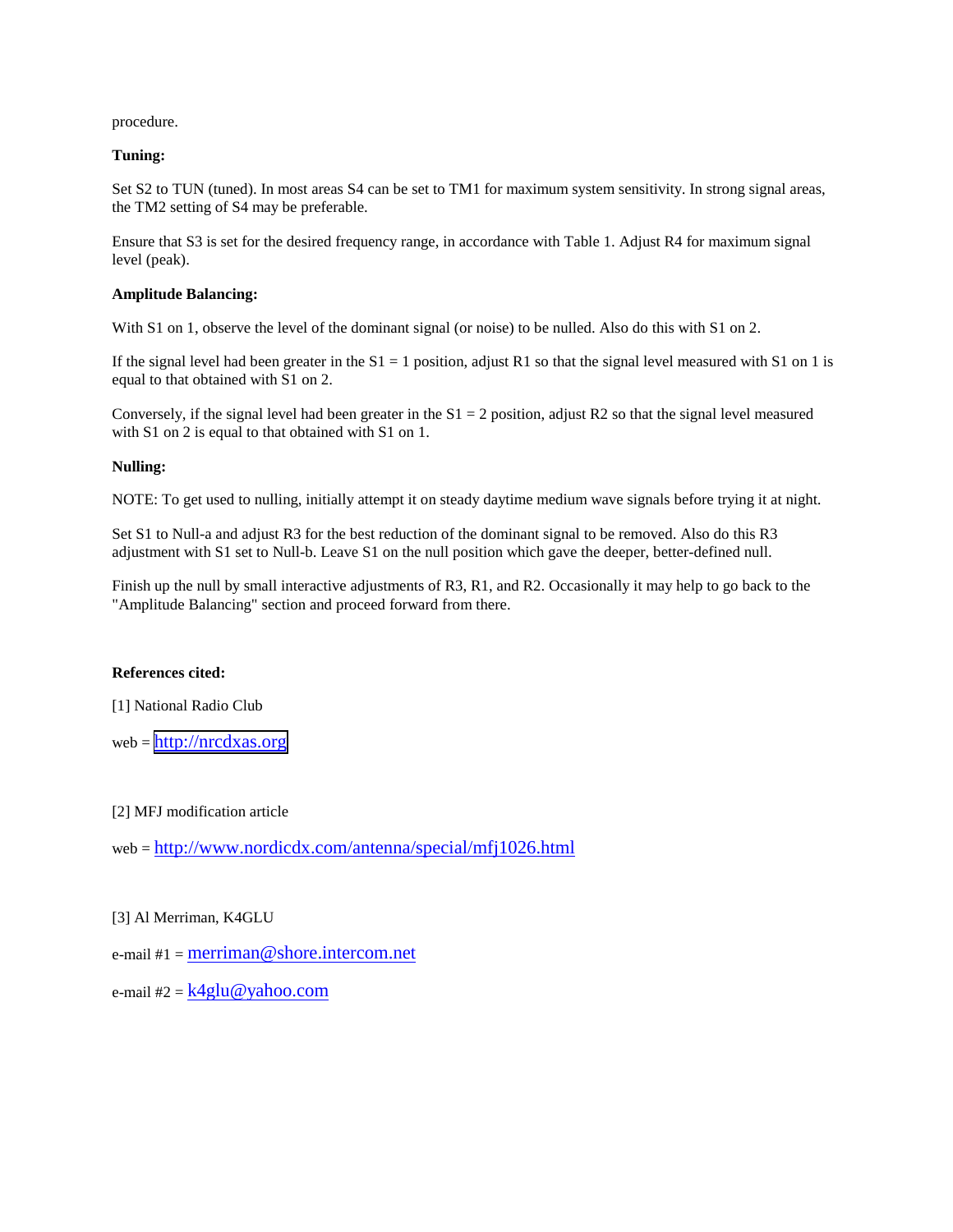[4] Andrew Ikin - Wellbrook Communications, UK

e-mail  $#1 = aikin@globalnet.co.uk$ 

e-mail #2 = andrew.ikin@baedsl.co.uk

# **DXP-1 CONSTRUCTION DATA**

### **Table HL-DXP-1: DXP-1 hole-drilling list**

X = Horizontal distance, in inches, from the vertical centerline (VCL) on the side observed. Negative values of X are left of VCL, positive values of X are right of VCL.

Y = Vertical distance, in inches, from the bottom horizontal edge of the side observed.

 $D =$  Hole diameter in inches.

Hole loci are first marked on the box with a scriber and are then drilled with a .125" bit. Subsequently, as required, the holes are enlarged to the proper size by using progressively larger bits up to that corresponding to the final desired diameter.

Chassis Box = Mouser # 537-TF-779: 5" X 4" X 3"

### *LEFT SIDE*

| Hole<br>#      | Comp.<br>Desig. | <b>Description</b>                  | X       | Υ      | D     |
|----------------|-----------------|-------------------------------------|---------|--------|-------|
|                |                 |                                     |         |        |       |
| 1              | J <sub>1</sub>  | Line 1 Passive Ant. In<br>$(BNC-f)$ | $-1.25$ | 1.0625 | 0.375 |
| $\overline{2}$ | J3              | Line 1 Active Ant.In<br>$(BNC-f)$   | $-0.75$ | 0.4375 | 0.375 |
| 3              | G <sub>1</sub>  | grounding H/W -<br>int.&ext.lug     | 0.0     | 0.4375 | 0.125 |
| 4              | J <sub>4</sub>  | Line 2 Active Ant.In<br>$(BNC-f)$   | 0.75    | 0.4375 | 0.375 |
| 5              | J2              | Line 2 Passive Ant.In<br>$(BNC-f)$  | 1.25    | 1.0625 | 0.375 |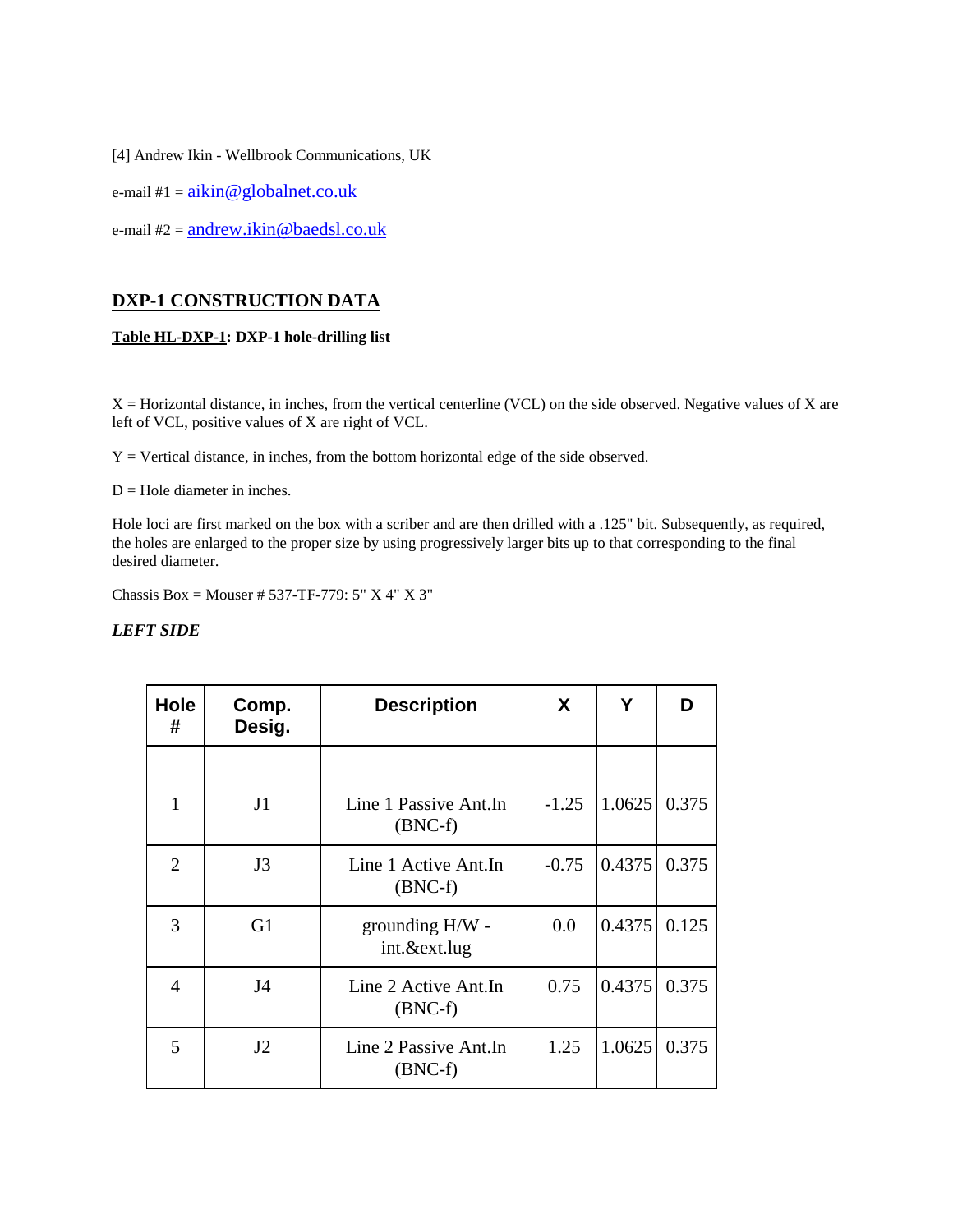# *TOP SIDE*

| <b>Hole</b><br># | Comp.<br>Desig. | <b>Description</b>             | X         | Υ              | D      |
|------------------|-----------------|--------------------------------|-----------|----------------|--------|
|                  |                 |                                |           |                |        |
| 1                | S <sub>3</sub>  | Bandswitch - tab               | $-1.6875$ | 3.5            | 0.125  |
| $\overline{2}$   | S <sub>3</sub>  | Bandswitch - shaft             | $-1.6875$ | 3              | 0.375  |
| 3                | S <sub>1</sub>  | Input Select switch - tab      | $-1.6875$ | 1.5            | 0.125  |
| 4                | S <sub>1</sub>  | Input Select switch - shaft    | $-1.6875$ | 1              | 0.375  |
| 5                | R1              | Line 1 Level pot - tab         | $-0.75$   | 3.25           | 0.125  |
| 6                | R1              | Line 1 Level pot - shaft       | $-0.4375$ | 3.25           | 0.3125 |
| 7                | R <sub>3</sub>  | Phase Null pot - shaft         | $-0.625$  | $\overline{2}$ | 0.3125 |
| 8                | R <sub>3</sub>  | Phase Null pot - tab           | $-0.625$  | 1.6875         | 0.125  |
| 9                | R <sub>2</sub>  | Line 2 Level pot - shaft       | $-0.4375$ | 0.625          | 0.3125 |
| 10               | R <sub>2</sub>  | Line 2 Level pot - tab         | $-0.125$  | 0.625          | 0.125  |
| 11               | M1              | Line 1 phase-shift card<br>H/W | 0.375     | 3.125          | 0.125  |
| 12               | S <sub>2</sub>  | Function switch - tab          | 0.375     | $\overline{2}$ | 0.125  |
| 13               | S <sub>2</sub>  | Function switch - shaft        | 0.625     | $\overline{2}$ | 0.25   |
| 14               | M <sub>2</sub>  | Line 2 phase-shift card<br>H/W | 0.375     | 0.875          | 0.125  |
| 15               | S4              | Tuning Mode switch - tab       | 1.75      | 3.5            | 0.125  |
| 16               | S4              | Tuning Mode switch -<br>shaft  | 1.75      | 3.25           | 0.25   |
| 17               | R <sub>4</sub>  | Tuning pot - shaft             | 1.75      | 2.125          | 0.3125 |
| 18               | R <sub>4</sub>  | Tuning pot - tab               | 2.0625    | 2.125          | 0.125  |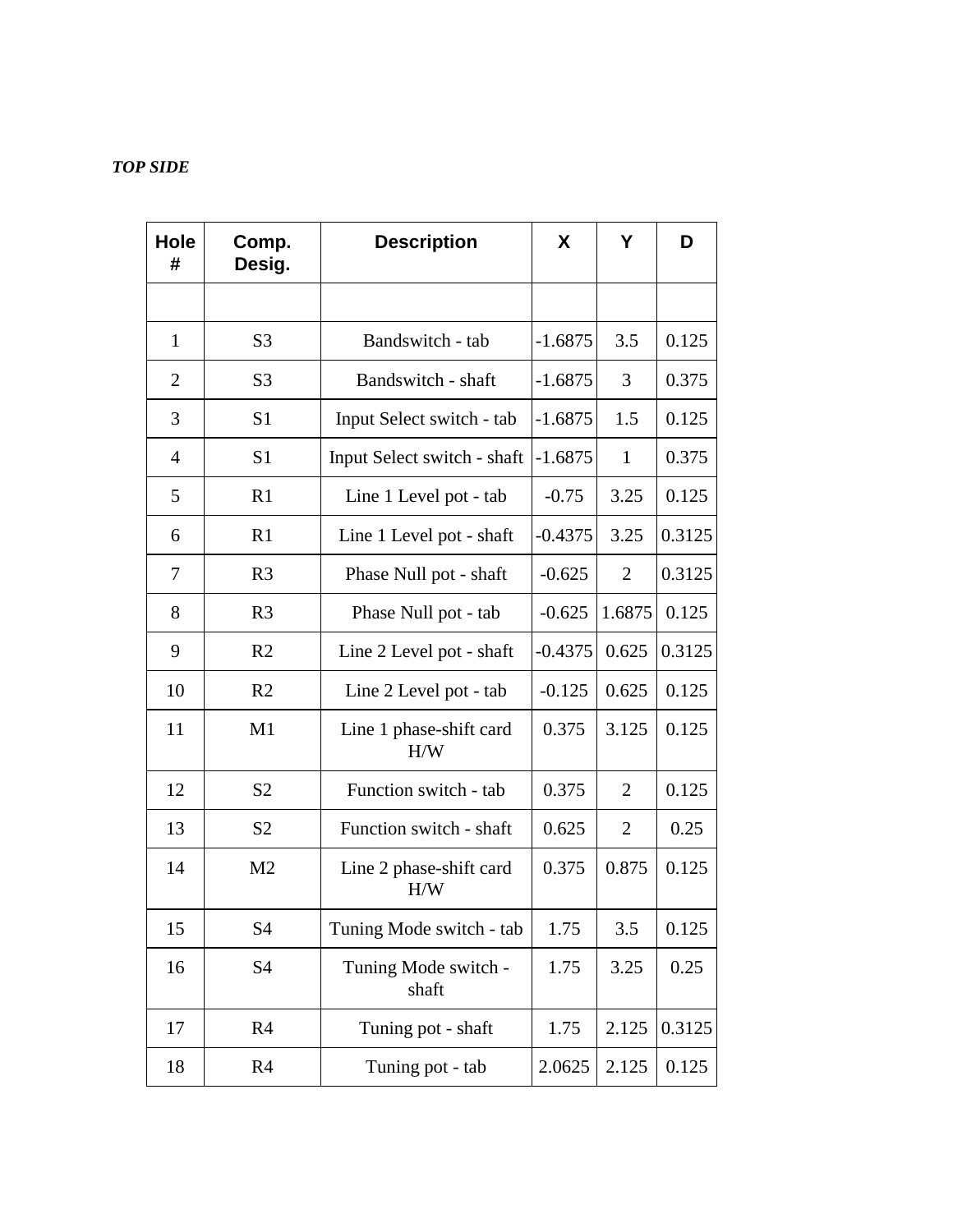## *RIGHT SIDE*

| <b>Hole</b><br># | Comp.<br>Desig. | <b>Description</b>                         | X         | Υ     | ח     |
|------------------|-----------------|--------------------------------------------|-----------|-------|-------|
|                  |                 |                                            |           |       |       |
| 1                | A <sub>1</sub>  | BUF-B amplifier card -<br>H/W1             | $-1.0625$ | 2.4   | 0.125 |
| 2                | A <sub>1</sub>  | BUF-B amplifier card -<br>H/W <sub>2</sub> | $-1.0625$ | 0.4   | 0.125 |
| 3                | J <sub>6</sub>  | RF Out (BNC-f)                             | 0.0       | 0.5   | 0.375 |
| 4                | J <sub>5</sub>  | $B+$ In (RCA-f)                            | 0.75      | 0.875 | 0.25  |
| 5                | G <sub>2</sub>  | grounding H/W -<br>int.&ext.lug            | 1.3125    | 0.875 | 0.125 |

## **Vendor Codes for Parts Lists**

- $CS = Circuit$  Specialists =  $\frac{http://www.cir.com/}{http://www.cir.com/}$
- $MCL = Mini-Circuits =  $\frac{http://www.minicircuits.com/}{http://www.minicircuits.com/}$$
- $MOU = Mouser = \frac{http://www.mouser.com/}{http://www.mouser.com/}{$
- $RS = Radio Shack = \frac{http://www.radioshack.com/}{$
- TA = Tech America = http://www.techam.com/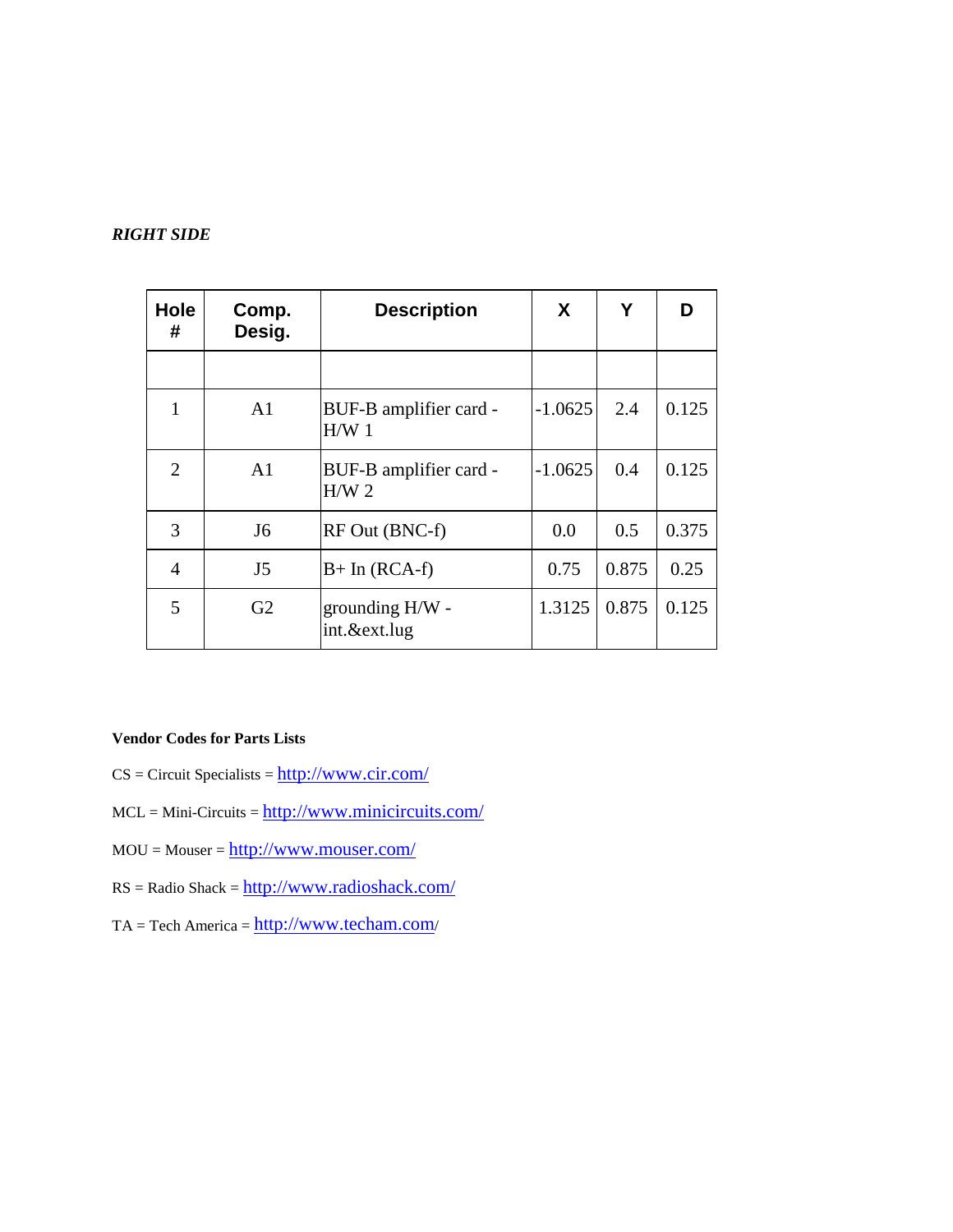## **Table PL-DXP-1**

DXP-1 DXpedition Phaser upper level parts list

 $* = A$  note relating to this item follows the parts list.

| Item           | <b>Designator</b> | <b>Description / Value</b> | Vendor     | Vendor<br>Stock #             | <b>QTY</b>     |
|----------------|-------------------|----------------------------|------------|-------------------------------|----------------|
|                |                   |                            |            |                               |                |
| $\mathbf{1}$   | A <sub>1</sub>    | BUF-B amp. card            | >>         | see Table PL-<br><b>BUF-B</b> | $\mathbf{1}$   |
| $\overline{2}$ | $C$ 1-8           | capacitor, 0.1 uF          | <b>MOU</b> | 539-CK05104K                  | 8              |
| 3              | $C$ 9,10,11       | capacitor, 200 pF          | <b>CS</b>  | DM10-201J                     | 3              |
| $\overline{4}$ | C <sub>12</sub>   | capacitor, 150 pF          | <b>CS</b>  | DM10-151J                     | $\mathbf{1}$   |
| 5              | C 13,14           | capacitor, 0.001 uF        | <b>MOU</b> | 581-EXCD102J                  | $\overline{2}$ |
| 6              | $C$ 15,16         | capacitor, 390 pF          | <b>CS</b>  | DM10-391J                     | $\overline{2}$ |
| 7              | $D1*$             | varactor, MVAM108          | <b>TA</b>  | 900-5704                      | $\mathbf{1}$   |
| 8              | G 1,2             | screw, 4-40 X.375"         | <b>MOU</b> | 572-01881                     | $\overline{2}$ |
| 9              | G 1,2             | hex nut, $4-40$            | MOU        | 572-00484                     | $\overline{c}$ |
| 10             | G 1,2             | solder lug, #4             | <b>MOU</b> | 534-7311                      | $\overline{2}$ |
| 11             | H misc. *         | screw, 4-40 X .25"         | <b>MOU</b> | 572-01880                     | $\overline{4}$ |
| 12             | H misc. *         | split lockwasher,#4        | <b>MOU</b> | 572-00649                     | 4              |
| 13             | $J$ 1-4,6         | <b>BNC</b> jack            | <b>RS</b>  | 278-105                       | 5              |
| 14             | J <sub>5</sub>    | RCA phono jack             | <b>RS</b>  | 274-346                       | $\mathbf{1}$   |
| 15             | L <sub>1</sub>    | inductor, 4.7 mH           | <b>MOU</b> | 434-1120-473K                 | $\mathbf{1}$   |
| 16             | L <sub>2</sub>    | inductor, 1.5 mH           | <b>MOU</b> | 434-1120-153K                 | $\mathbf{1}$   |
| 17             | L <sub>3</sub>    | inductor, 470 uH           | <b>MOU</b> | 43LR474                       | $\mathbf{1}$   |
| 18             | L <sub>4</sub>    | inductor, 150 uH           | <b>MOU</b> | 43LR154                       | 1              |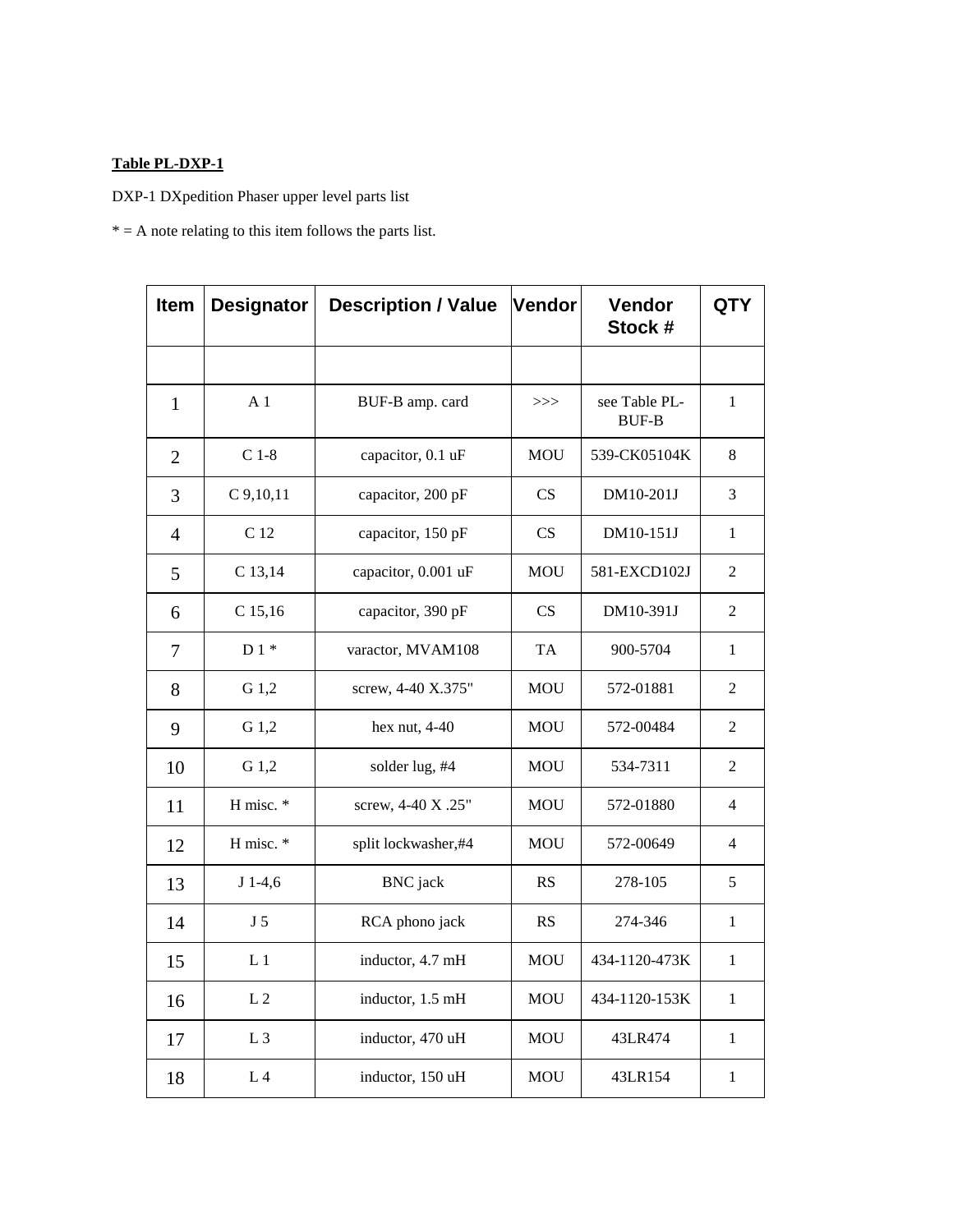| 19 | L <sub>5</sub>   | inductor, 47 uH       | <b>MOU</b> | 43LR475        | $\mathbf{1}$   |
|----|------------------|-----------------------|------------|----------------|----------------|
| 20 | L <sub>6</sub>   | inductor, 15 uH       | <b>MOU</b> | 43LR155        | $\mathbf{1}$   |
| 21 | M 1,2            | PH-A phase card       | >>         | see Table PL-3 | $\overline{2}$ |
| 22 | R 1,2,3          | pot., 1K, linear      | <b>MOU</b> | 31CN301        | 3              |
| 23 | R <sub>4</sub>   | pot., 50K, linear     | <b>MOU</b> | 31CN405        | $\mathbf{1}$   |
| 24 | R 5,6,7          | resistor, 15 ohm      | CS         | <b>RA15</b>    | 3              |
| 25 | <b>R</b> 8       | resistor, 33K         | <b>CS</b>  | RA33K          | $\mathbf{1}$   |
| 26 | <b>RFC</b> 1,2   | RF choke, 2.2 mH      | TA         | 900-4895       | $\overline{2}$ |
| 27 | RFC <sub>3</sub> | RF choke, 10 mH       | <b>MOU</b> | 434-1120-104K  | $\mathbf{1}$   |
| 28 | S <sub>1</sub>   | switch/3pole/4pos.r   | <b>MOU</b> | 10YX034        | $\mathbf{1}$   |
| 29 | S <sub>2</sub>   | switch,3PDT,on-off-on | CS         | 8305           | $\mathbf{1}$   |
| 30 | S <sub>3</sub>   | switch/4pole/6pos.r   | <b>MOU</b> | 10WR046        | $\mathbf{1}$   |
| 31 | S <sub>4</sub>   | switch, DPDT, on-on   | CS         | 8011           | $\mathbf{1}$   |
| 32 | T <sub>1</sub>   | RF transformer, 1:1   | <b>MCL</b> | $T1-6-X65$     | $\mathbf{1}$   |
| 33 | U <sub>1</sub>   | voltage reg., 10 V    | <b>MOU</b> | 511-L78M10CV   | $\mathbf{1}$   |
| 34 | $- *$            | knob (0.94" dia.)     | <b>MOU</b> | 45KN013        | 6              |
| 35 |                  | chassis box 5X4X3"    | <b>MOU</b> | 537-TF-779     | 1              |

Misc. items: hook-up wire, buss wire, solder, labels "AS REQUIRED"

*notes -*

\*Item 7: Motorola MVAM109 or Siemens BB112 may be substituted directly. NTE618 may be substituted if the maximum control voltage is raised from +10 VDC to approximately +11 VDC.

\*Item 11: one each for M1, M2 mount; two for A1 mount

\*Item 12: one each for M1, M2 mount; two for A1 mount

\*Item 34: one each for R1, R2, R3, R4, S1, S3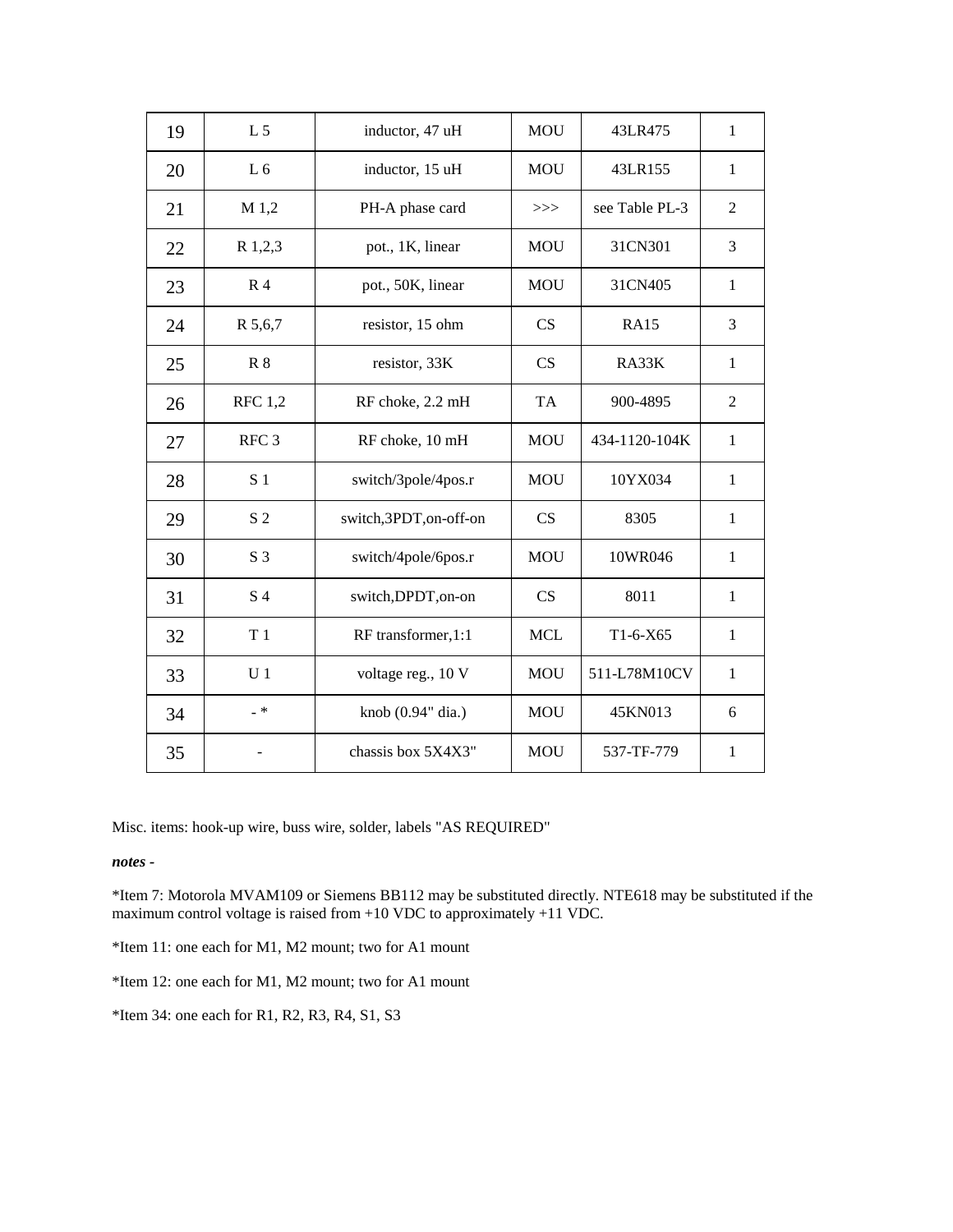# **Table PL-PH-A**

PH-A Phase Shift card parts list

| <b>Item</b>    | <b>Designator</b> | <b>Description / Value</b> | Vendor     | <b>Vendor</b><br>Stock # | <b>QTY</b>     |
|----------------|-------------------|----------------------------|------------|--------------------------|----------------|
|                |                   |                            |            |                          |                |
| 1              | <b>BD</b>         | perfboard:1.0"X0.8"        | <b>RS</b>  | 276-1396 (cut)           | $\mathbf{1}$   |
| $\overline{2}$ | C1                | capacitor, 200 pF          | CS         | DM10-201J                | $\mathbf{1}$   |
| 3              | H1                | screw, 4-40 X .25"         | <b>MOU</b> | 572-01880                | $\mathbf{1}$   |
| $\overline{4}$ | H1                | spacer, 4-40 X .5"         | <b>MOU</b> | 534-1450C                | 1              |
| 5              | H1                | solder lug, #4             | <b>MOU</b> | 534-7311                 | 1              |
| 6              | $P1-5$            | flea-clip/.042 hole        | <b>MOU</b> | 574-T42-1/100            | 5              |
| 7              | R1,4              | resistor, 33 ohm           | <b>CS</b>  | <b>RA33</b>              | 2              |
| 8              | R2,3              | resistor, 330 ohm          | CS         | <b>RA330</b>             | $\overline{2}$ |
| 9              | T1                | 1:1 RF transformer         | <b>MCL</b> | $T1-6-X65$               | 1              |

plus buss wire, solder "as required"

## **Table PL-BUF-B**

BUF-B Buffer Amplifier card parts list

| <b>Item</b> | <b>Designator</b> | <b>Description / Value</b> | Vendor     | <b>Vendor</b><br>Stock # | <b>QTY</b> |
|-------------|-------------------|----------------------------|------------|--------------------------|------------|
|             |                   |                            |            |                          |            |
|             | <b>BD</b>         | perfboard: $1.4$ "X2.4"    | <b>RS</b>  | $276 - 1396$ (cut)       |            |
| 2           | C1,5,9            | capacitor, 0.01 uF         | <b>MOU</b> | 539-<br><b>CK05103K</b>  | 3          |
| 3           | C2,3,4,7,8        | capacitor, 0.1 uF          | <b>MOU</b> | 539-                     |            |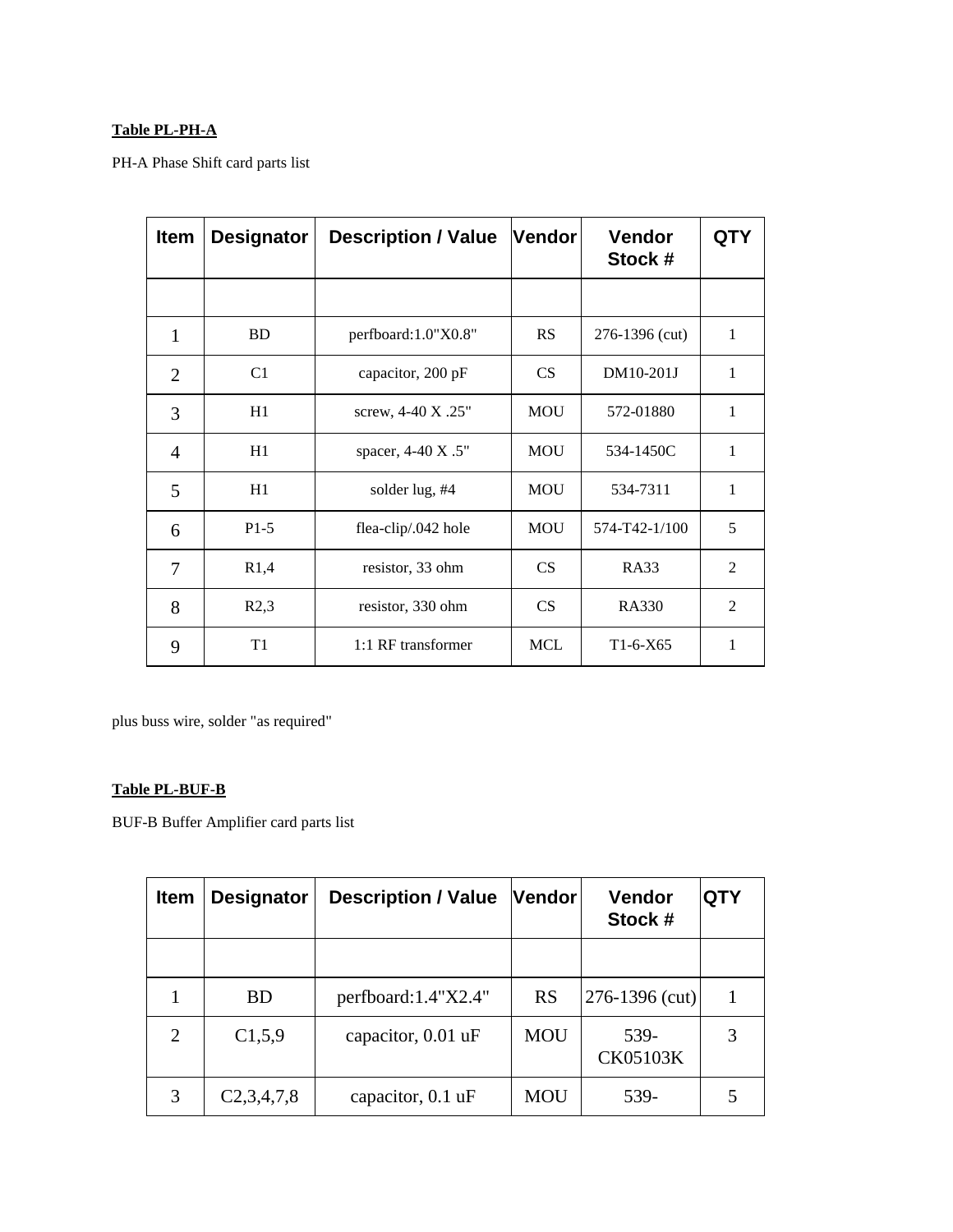|                |                |                      |            | CK05104K      |                |
|----------------|----------------|----------------------|------------|---------------|----------------|
| $\overline{4}$ | C6,10          | capacitor, 10uF tant | <b>MOU</b> | 581-10K35     | $\overline{2}$ |
| 5              | H1,2           | screw, 4-40 X .25"   | <b>MOU</b> | 572-01880     | $\overline{2}$ |
| 6              | H1,2           | spacer, 4-40 X .5"   | <b>MOU</b> | 534-1450C     | $\overline{2}$ |
| 7              | H1,2           | solder lug, #4       | <b>MOU</b> | 534-7311      | $\overline{2}$ |
| 8              | $P1-9$         | flea-clip/.042"hole  | <b>MOU</b> | 574-T42-1/100 | 9              |
| $9*$           | Q1             | MOSFET, NTE222       | <b>MOU</b> | 526-NTE222    | $\mathbf{1}$   |
| 10             | Q2             | NPN, 2N5109          | <b>MOU</b> | 511-2N5109    | $\mathbf{1}$   |
| 11             | R1             | resistor, 330K       | <b>MOU</b> | 29SJ250-330K  | $\mathbf{1}$   |
| 12             | R <sub>2</sub> | resistor, 51 ohm     | <b>MOU</b> | 29SJ500-51    | $\mathbf{1}$   |
| 13             | R3,8           | resistor, 270 ohm    | <b>MOU</b> | 29SJ250-270   | $\overline{2}$ |
| 14             | R <sub>4</sub> | resistor, 100K       | <b>RS</b>  | 271-1347      | $\mathbf{1}$   |
| 15             | R <sub>5</sub> | resistor, 47K        | <b>RS</b>  | 271-1342      | $\mathbf{1}$   |
| 16             | R <sub>6</sub> | resistor, 680 ohm    | <b>RS</b>  | 271-021       | $\mathbf{1}$   |
| 17             | R7             | resistor, 1K         | <b>RS</b>  | 271-1321      | $\mathbf{1}$   |
| 18             | R9,11,12       | resistor, 4.7 ohm    | <b>MOU</b> | 295-4.7       | 3              |
| 19             | R10            | resistor, 39 ohm     | <b>MOU</b> | 29SJ500-39    | $\mathbf{1}$   |
| 20             | RFC1           | inductor, 2.2 mH     | <b>MOU</b> | 434-05-222J   | $\mathbf{1}$   |
| 21             | T1             | RF transformer, 4:1  | <b>MCL</b> | T4-6T-X65     | $\mathbf{1}$   |

+ buss wire, solder - as required

 $*$  Item 9 - 3N201, 40673, or NTE454 may be substituted (Q1).

 $\!*$ end of text; drawings follow  $*\!$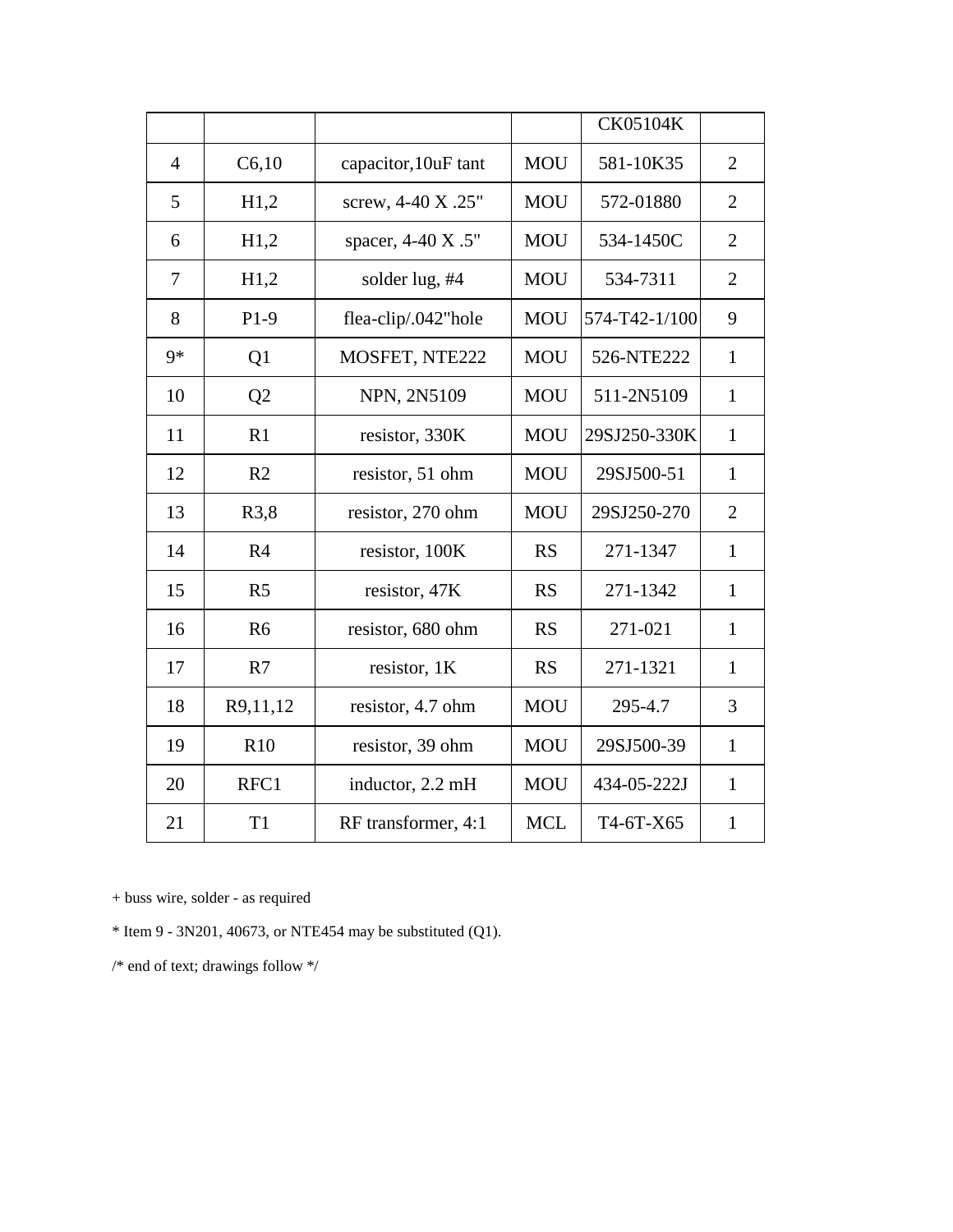



DXP-1 figure 1 above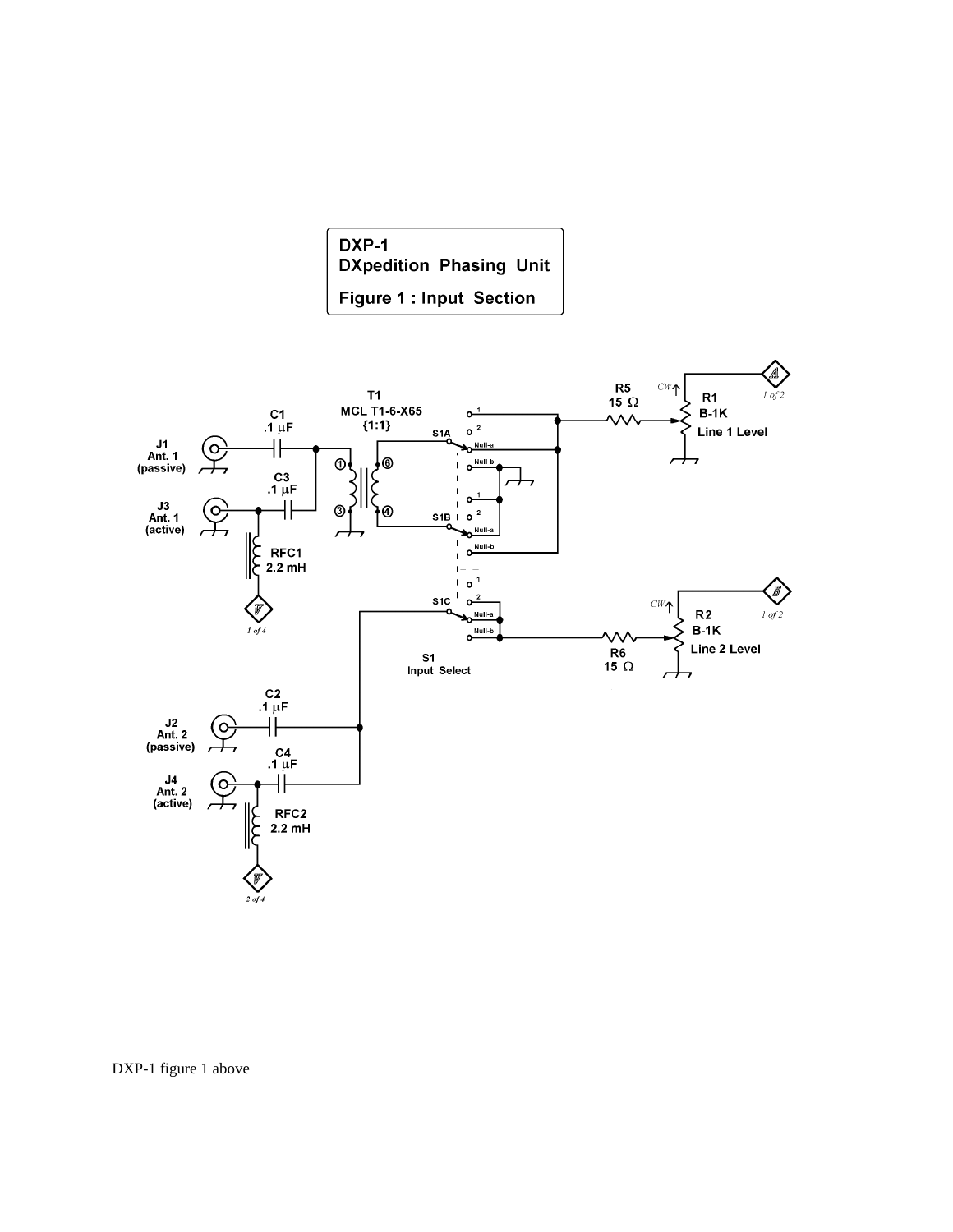

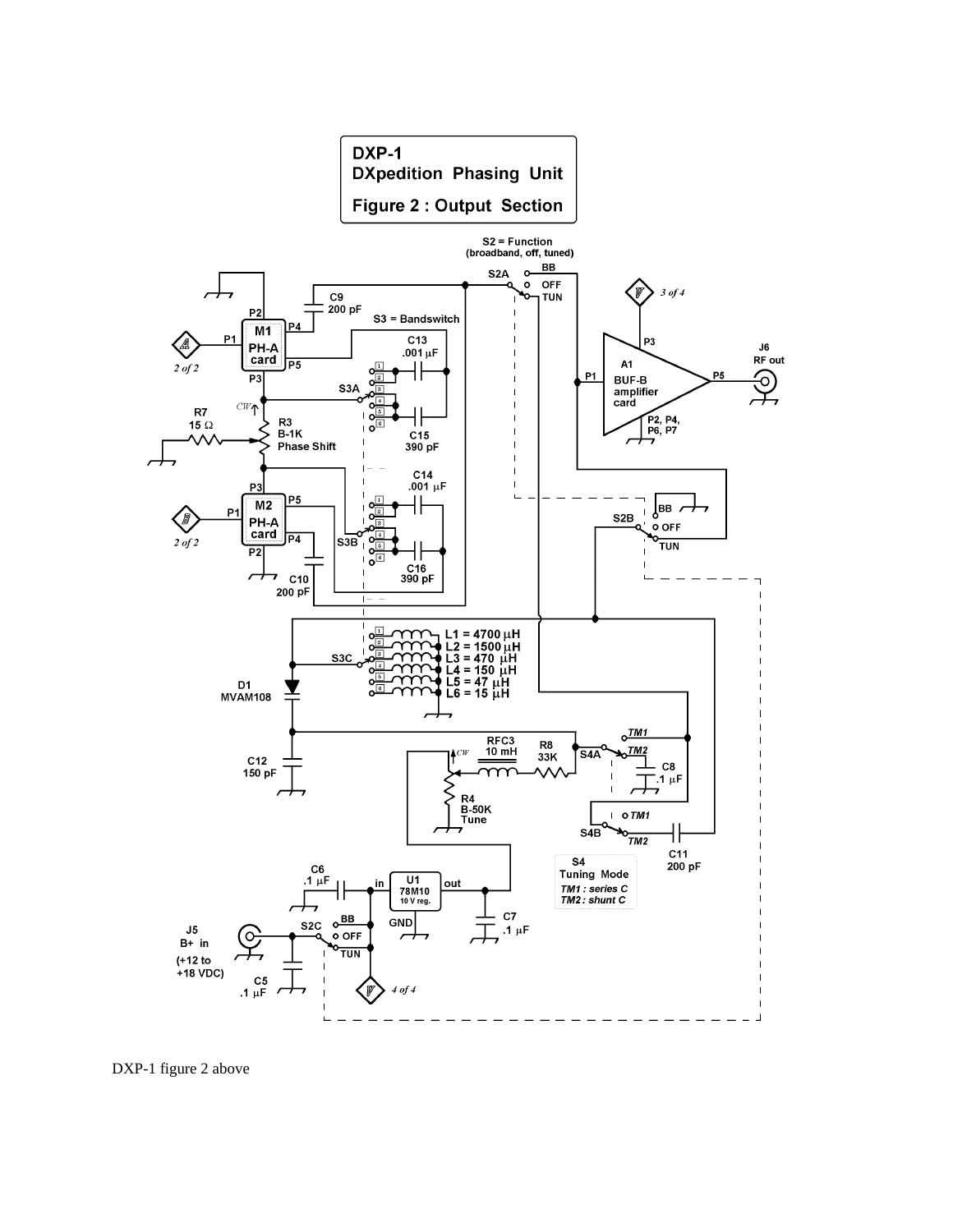DXP-1 **DXpedition Phasing Unit Figure 3: Chassis Pictorials** 











DXP-1 figure 3 above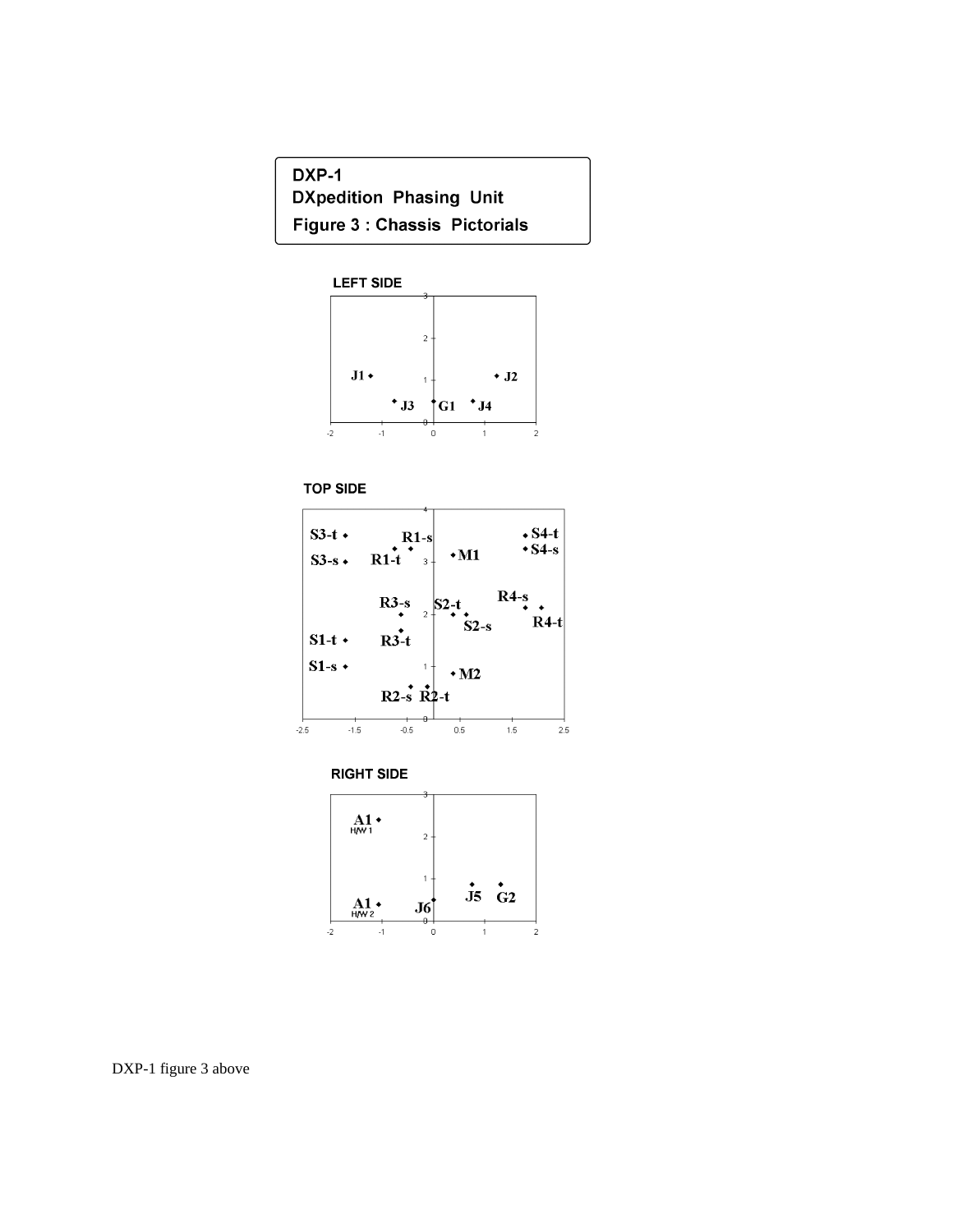



PH-A figure 1 above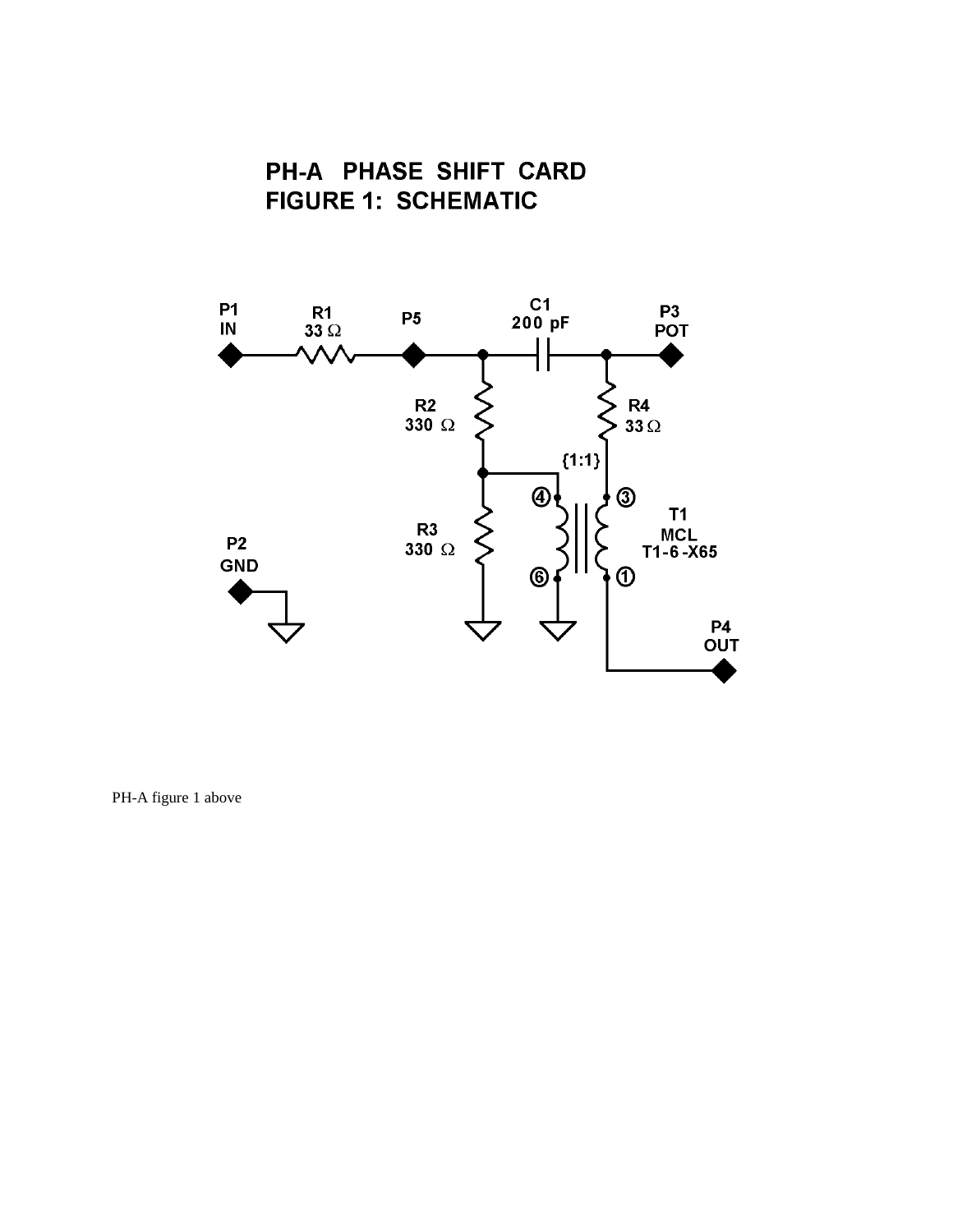PH-A PHASE SHIFT CARD **FIGURE 2: ASSEMBLY** 



# **NOTES**

 $\uparrow$  = long-lead side of vertically-mounted component For schematic, see Figure 1.

PH-A figure 2 above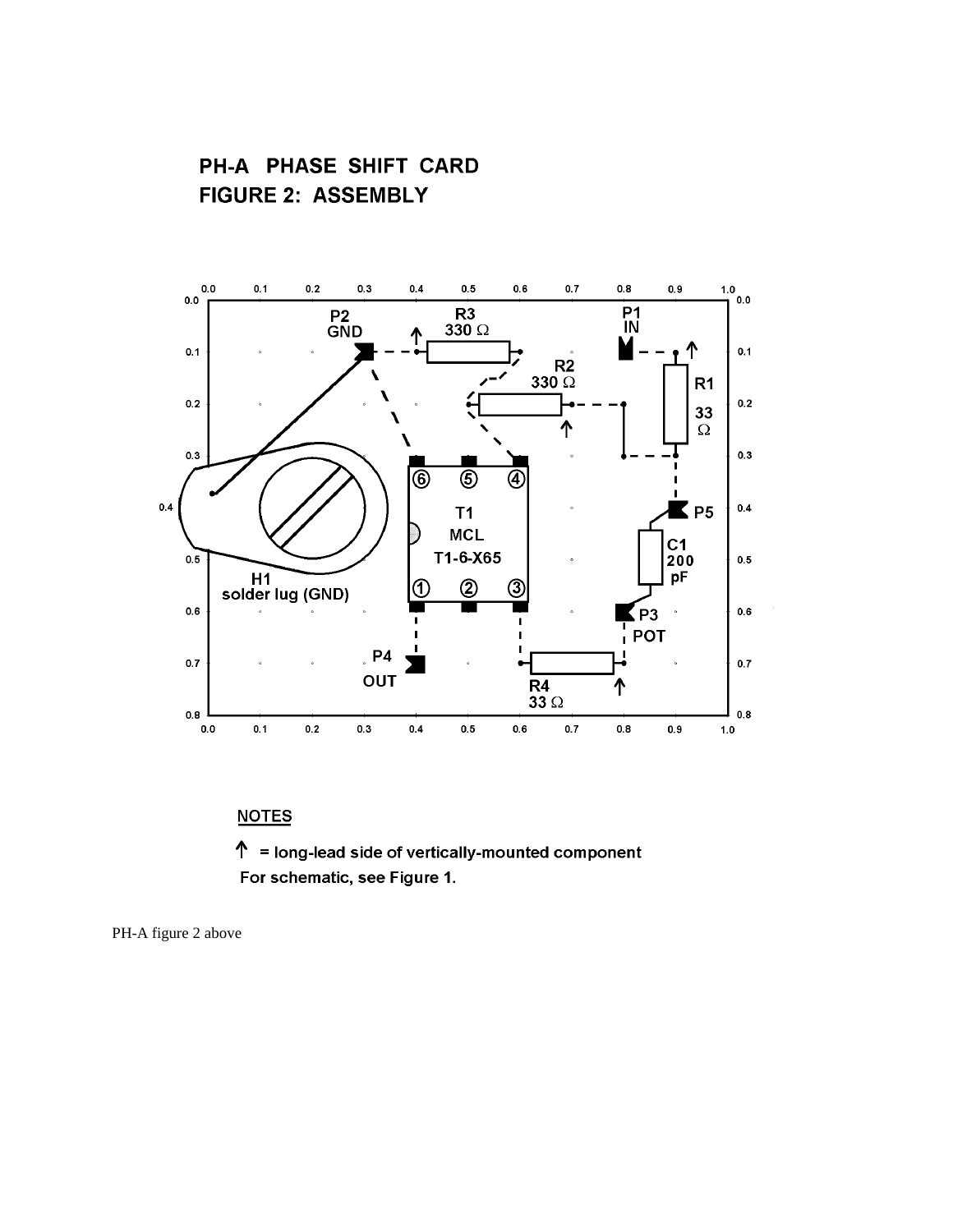

BUF-B figure 1 above